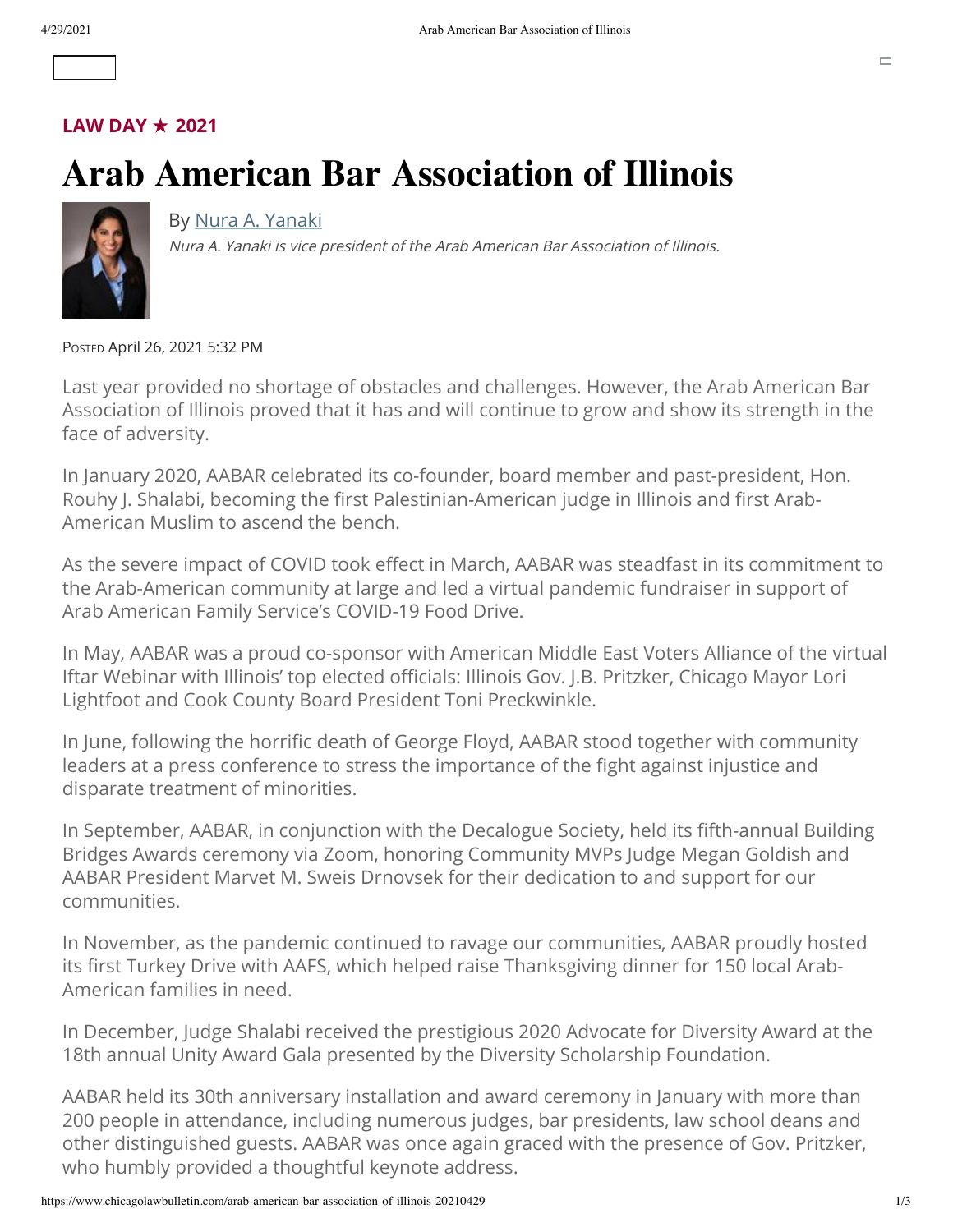American bar association. The event also featured a video of the installation of the officers by Cook County Circuit Court Chief Judge Timothy C. Evans and AABAR's own Judge Shalabi. The installed officers include President Drnovsek, vice presidnt Nura Yanaki, treasurer Tony Abou Ezzi, corresponding secretary Lana Nassar and recording secretary Jawad Shalabi.

We awarded AABAR's rst-ever Lifetime AABAR's rst-ever Lifetime Award to Judge William J. Haddad — Judge William  $\overline{\phantom{a}}$  and founder  $\overline{\phantom{a}}$  the corform  $\overline{\phantom{a}}$  rst Arab- $\overline{\phantom{a}}$  rst Arab- $\overline{\phantom{a}}$ 

AABAR's 2020 year is reflective of the immense strength and dedication of its members in the organization and community.



#### **LAWYER-TO-LAWYER REFERRAL**



MedWitness Ltd provides quality medical experts in any field of health care for med-mal, personal-injury, and disability MED Witness, Ltd. [claims. MedWitness](https://display.lawbulletin.com/www/delivery/ck.php?oaparams=2__bannerid=4970__zoneid=258__cb=64c051d355__oadest=https%3A%2F%2Fwww.medwitness.com%2Flawyers) has experts available anywhere in the nation, for both state and federal court.